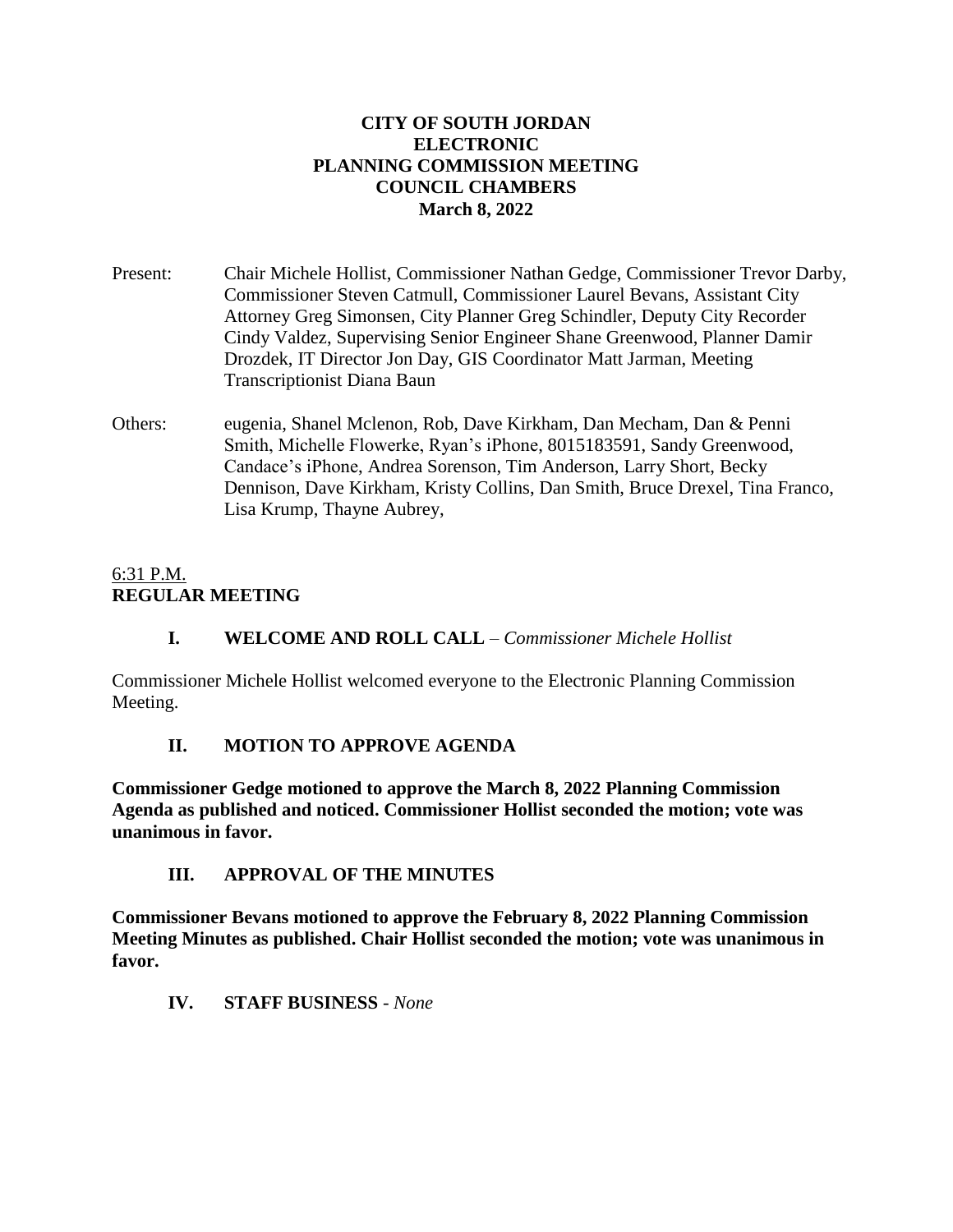#### **V. COMMENTS FROM PLANNING COMMISSION MEMBERS** *- None*

- **VI. SUMMARY ACTION –** *None*
- **VII. ACTION –** *None*

## **VIII. ADMINISTRATIVE PUBLIC HEARINGS –**

H.1. **DAYBREAK VILLAGE 9 PLAT 3 PRELIMINARY SUBDIVISION** Location: Generally 11300 South 6880 West and 11320 South 6625 West File No: PLPP202100214 Applicant: LHM Real Estate

City Planner Greg Schindler reviewed background information from the Staff Report.

Chair Hollist asked if there was a representative from Larry H. Miller present; there was no representative present, either in person online. She then opened the hearing to public comment; there were no comments and the hearing was closed.

**Commissioner Darby motioned to approve File No. PLPP202100214, Preliminary Subdivision, subject to all South Jordan City requirements being met prior to recording the plat. Commissioner Hollist seconded the motion. Roll Call vote was 5-0, unanimous in favor.** 

## H.2. **EQUESTRIAN PARK SUBDIVISION PRELIMINARY SUBDIVISION PLAT** Location: 2200 W. 11400 S. File No: PLPP202200025 Applicant: Andrea Sorensen, Salt Lake County Parks & Rec

Planner Damir Drozdek reviewed background information from the Staff Report.

Chair Michele Hollist asked what Utah State University (USU) has planned for this piece of property.

Planner Drozdek said he believes it will be some type of educational facility, and that the racetrack is being removed; as far as he knows, they are keeping the stables.

Chair Hollist asked whether or not our zoning rules would apply the same with Utah State owning the property, as sometimes when the state owns property our zoning rules don't apply the same way.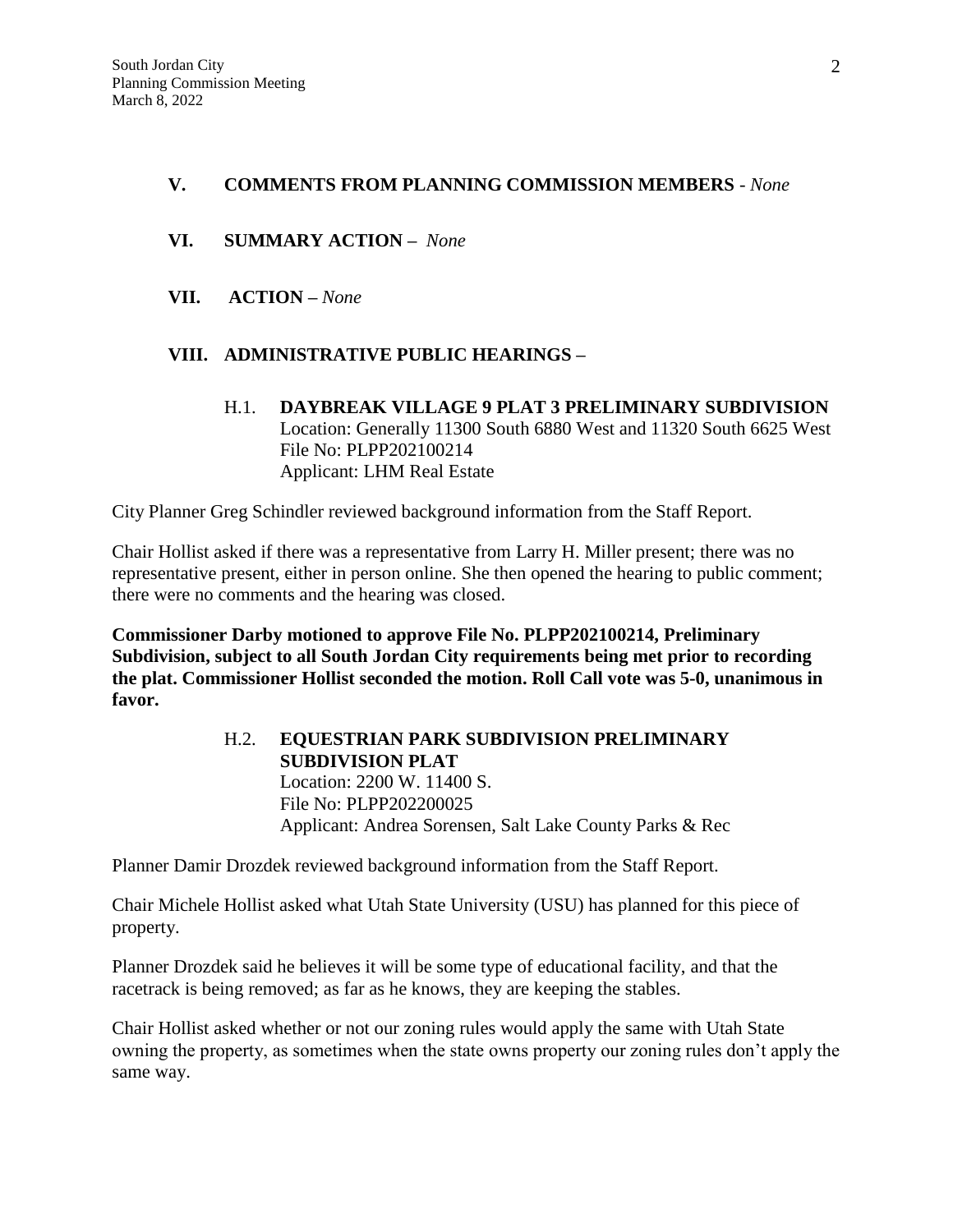City Planner Greg Schindler said the state has given cities power to regulate zoning, but not over state owned property; the state has more authority than the cities and counties do. He doesn't think they will be doing anything on the property that would not meet zoning requirements, as he believes they will be rezoning the property as well to match the intended uses. If it was going to be left as a park, then it should be zoned as Open Space Park, not Agricultural.

Planner Drozdek said they will be back with a zoning change application for the city park property, and lot 2 for a Gene Fullmer boxing facility. Regarding the USU property, he doesn't know if zoning will change. The 2.7 acre lot (lot 2) will stay owned by the county, the rest of it will be owned by Utah State.

Commissioner Steve Catmull asked about the powers when the county owns the property, do they have the same powers as the state.

Planner Schindler said no, the state gives the power to the cities and counties. The county doesn't have any more authority over our zoning than we do anywhere else in the county.

Commissioner Catmull asked if there is a special process when the state purchases property, outside of taking property via eminent domain.

Commissioner Schindler they probably have their own process, however they can buy any property or land just like anyone else; the city cannot prevent the county or state from purchasing property.

Assistant City Attorney Simonsen said that the specific wording of the law is "we hereby delegate to the municipalities these powers to regulate land and structures;" we are all here because of that delegation of power. It then goes on to say "nothing herein shall be interpreted to mean that this power extends to any properties owned by the state or the federal government." We do not have power to regulate those properties. His experiences with the state are that they are interested in being a good neighbor, and having a great project; they will be interested in looking at our code and being responsible.

Commissioner Catmull asked if this would trigger anything on the city's side like updating the General Plan, Future Land Use Maps, etc. This is around 100 acres, that's a pretty big piece of land and he wonders if we need to update things on our end.

Planner Schindler said this will probably be left as is until Utah State decides what they actually want to do with it; whatever they are planning may not be outside of the range of what the General Plan calls for now.

**Andrea Sorenson (Applicant)** said that on county website, for the equestrian park, there is some information on what Utah State is starting to plan. They have a big emphasis on environmental education; she has seen many ideas and she thinks the city is going to enjoy having that amenity in their city.

Commissioner Nathan Gedge noted that this is the current location for the annual Salt Lake County Fair and asked what the plans are for the future.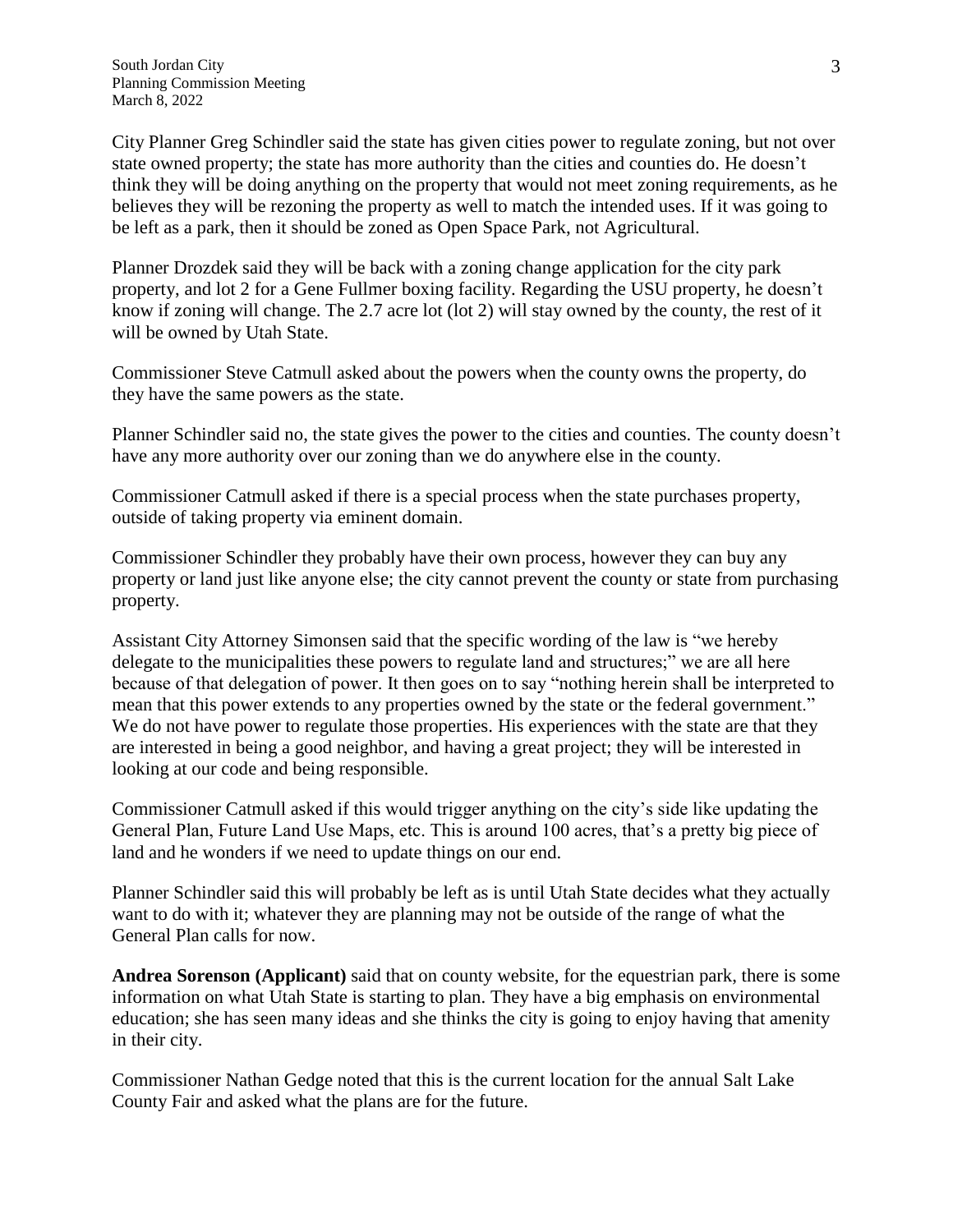Ms. Sorenson said there have been discussions about holding the fair at the state fairgrounds, but she is unsure.

Commissioner Gedge pointed out that not having the Salt Lake County fair in our jurisdiction leads him to assume there will be a loss of sales tax revenue for our city with this change of ownership.

Chair Michele Hollist opened the hearing to public comment.

**Tim Anderson (Resident)** thinks this should be denied, this has come in under the carpet; the county and the school did not notify anyone. He thanked the city for sending out a letter about this meeting, the other stuff has come in under the carpet. It has been in the dark and he is sure it's a done deal, but his theory is that it needs to be denied; let's keep it a historic place.

**Larry Short (Resident)** said he knows this was the crown jewel of the county. South Jordan tried to get that made into soccer fields and he was on the city council when this was being tried. He is really surprised they are doing this, the fact that this park is going to be downsized seems like the county runs roughshod over what they want to do in the city; we lost our center, plus the property there. We have football games and soccer games to the north of that, and there is no parking for that anymore. He was on the board to try and find out what we can do to gain more parking there, and it was requested that they maybe park around that area because there is not enough parking. Now, to put up something we don't really know what they're going to make, and then a subdivision in the middle; this property could be well used as open space. If you don't know what's going there now, and you can't tell what's going there, what's going to happen? We will just see it go, and go, and go, and soon our park will be gone. Our park in the center of town is now going to be gone, half of it will be unusable. The county fair has been going down hill for quite a while, but it is used jointly with the city and that has been nice. There are other things that can happen, and do happen, in that equestrian center that people will attend. To not really know what's going on, and knowing the city tried to get a hold of it at one time, how do they pick and choose what's going to go on there. We need to leave our park space alone, let it continue to grow; the horses are part of that. The track doesn't make money, but it can be reused in conjunction with everything else.

**Becky Dennison (Resident)** said her concern is that right now we are saying this is a subdivision plot, and once we say that's okay, the commission has said that the state and county can do whatever they want. Once this is approved as a subdivision plot, even if we don't think they're going to use it, how do we know they aren't going to use it. We need to put more into this and know what our services are; once it starts growing, we don't have the services for the city we have now. We have overgrown the water, sewer, police and people that work for the city; we can't even find employees for the businesses here. Also, we have so many empty buildings here, we are inviting squatters. We need to start thinking of this before putting a subdivision in. We don't know enough to be okaying this tonight, we don't know enough to be protecting the South Jordan citizens that we have now. She lives right across the street, and she knows South Jordan encourages growth, but she grew up here and she thinks there needs to be a little nostalgia here as well; we need to not push the older people out. If we don't have the manpower for emergency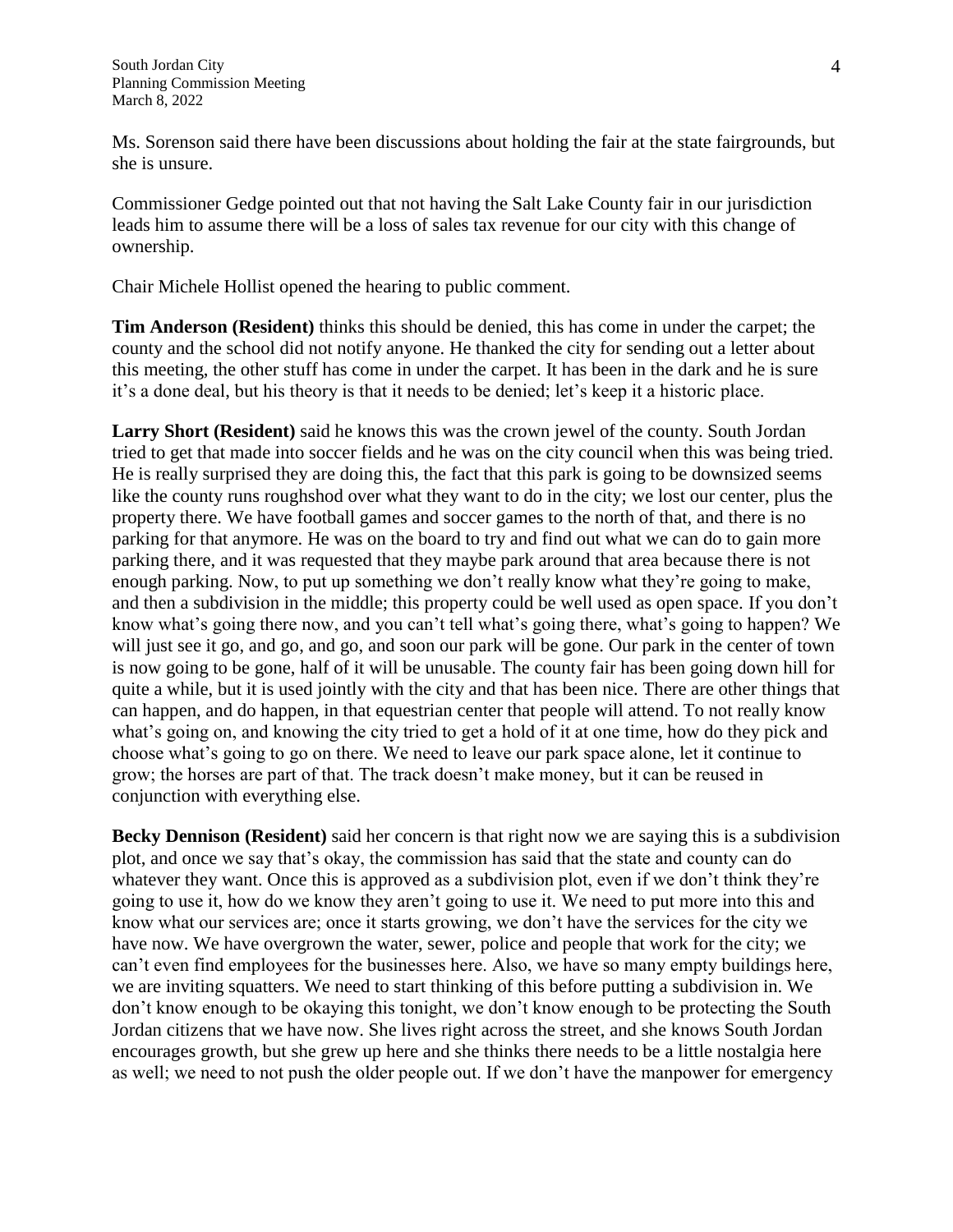services, how do we encourage growth, and that's exactly what we're doing here, encouraging growth when we can't handle what we have here as it is.

**Dave Kirkham (Resident)** echoed what has been said, that we don't know enough. We are supposed to be okay with the proposed plan, but we don't have enough details on that plan. Like Mr. Short was saying, this is our park, and if the racetrack isn't working and isn't making money, it's still public land that the public can enjoy; now we are just giving that up, and that's hard for him. He feels like we need to know more of what's going on, and he hates to get rid of that land to begin with as it needs to be enjoyed. We commercialize everything, or put houses on everything, and there's just nothing left for the public to enjoy.

**Dan Smith (Resident)** lives directly west of what is now the polo field part of this property. He echoed all of the concerns shared tonight, and wanted to add questions regarding parking planned for this establishment that USU wants to put in. Even when we have events currently in this space, there is a complete lack of parking; the traffic, getting in and out of his driveway for example, can be very challenging whenever there is an event in the area. The planning that he saw, be it preliminary or not, indicated there was going to be livestock placed in the polo field directly across from his house. While he doesn't mind the sight, he does worry about the smell. Among other things, he thinks the complete lack of a solidified plan from USU as to what they are going to do with this land should make us all stop and take pause before approving anything.

**Kristy Collins (Resident)** said they bought this property specifically because of the equestrian center. Save the Salt Lake Equestrian Center came out in droves when they tried to change it into soccer fields. If the horse community knew this was going on right now, they would be lining up about this. There are so many groups there that use that property, and we have lost almost all of the horse related property in this county that is useable as far as arenas and things like that; there are hardly any places for people to go now. When this was shut down, there was an arts bond passed to improve the property. They have replaced some stalls, talked about getting some other money to help improve it, but it was supposed to be towards improving it as an equestrian park; that money was supposed to be towards improving it as an equestrian park, it is not meant to be changed into something else and we don't even know what their plan is. She is totally against this.

**Bruce Drexel (Resident)** said when he first came out here there were 3400 people in South Jordan. He has watched it grow, and he has watched the apartments come in, and we don't have any open ground anymore as far as recreation for the kids to play on, soccer and football games, etc. He could maybe see the equestrian park going, but the park and horse stalls should stay, there is no reason for that to be gone.

Chair Hollist closed the hearing to public comment. She asked staff for clarification of what is meant by the term "subdivision plan."

Planner Drozdek said the application they are submitting is a preliminary subdivision plat, and that term can be misleading since most people assume that means a residential project. A better term for this application would probably be a consolidation plat, or something like that, but we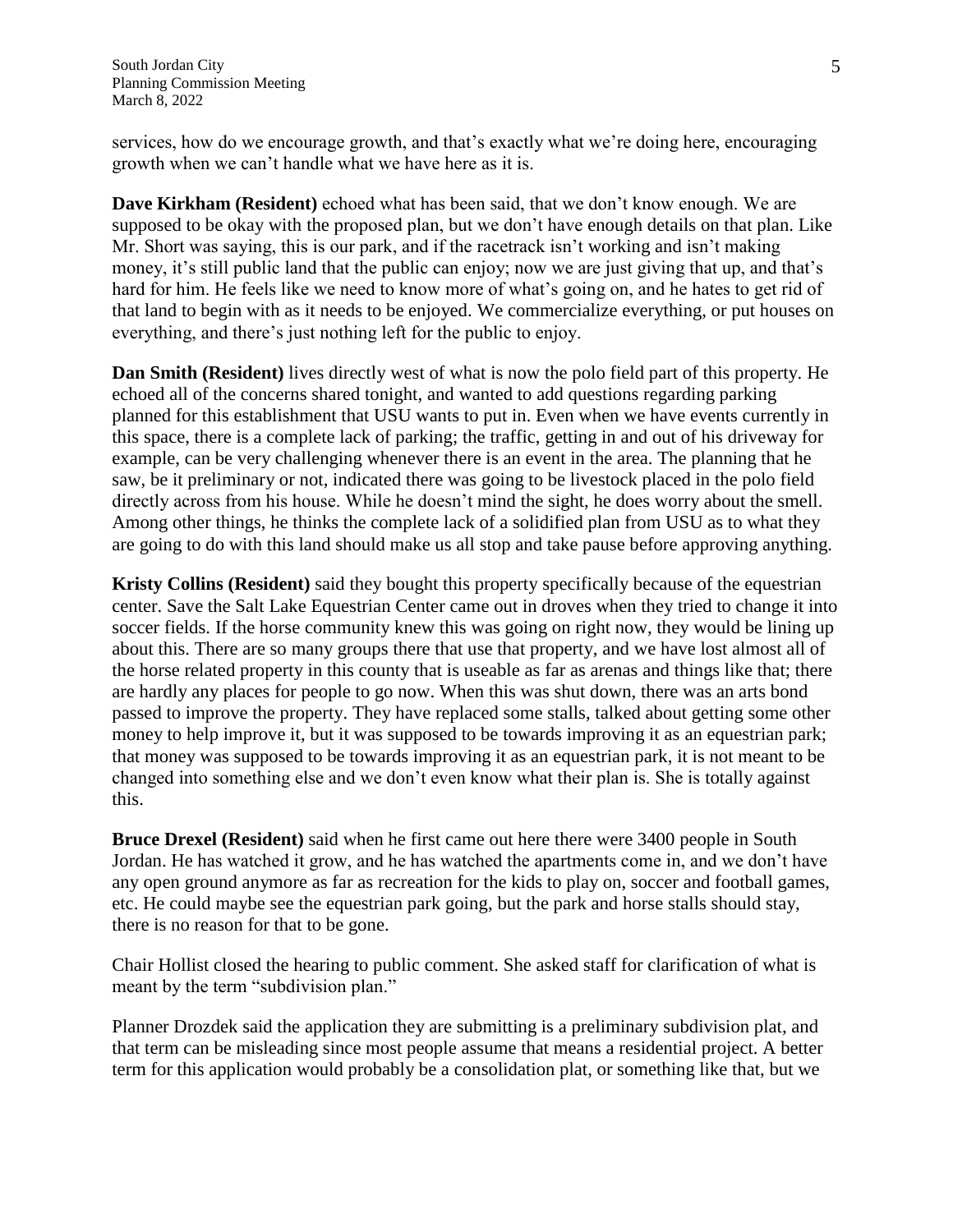don't have an application like that; the only thing they can use for this application and plat is the subdivision plat application.

Planner Schindler added that this application is taking the 10-11 lots that the county owns and making them into two lots; this is not increasing the number of lots, it is actually decreasing that number. As a city, we don't know what Utah State has planned and he doesn't believe they've even purchased the land yet. There isn't a reason he could find for the city to oppose the subdivision, making two lots out of 11 original lots, and this meets all the state codes for consolidation of lots. Regarding the development of the property, that comes later. He doesn't know if Utah State will be required to go through the planning commission for a site plan review or not, that hasn't happened in the past for other things but it might. The residents should be able to get some type of notification, as they generally don't go around building things.

Chair Holist asked who owns this property, as it is not the city.

Planner Schindler said that is correct, the county owns the property currently. If the state is purchasing it, he does not know the details of how that will happen.

Chair Hollist reiterated that the city does not have the authority to interfere in the sale of the property.

Commissioner Gedge asked if a reason was found to not approve this subdivision, could the county still sell the parcels as 10-11 different transactions.

Planner Drozdek said yes, that's correct.

Commissioner Gedge wanted to make it clear to the public that even if we didn't approve this subdivision, the county can still sell the property to Utah State. He believes it is best for the concerned residents to reach out to their representatives on the Salt Lake County Council, as it looks like they are the authoritative body that would sign off on this sale. He doesn't know if that will do anything, but sadly we don't have any power to do anything. He grew up with this track, his family raced horses there and he used to run a rodeo for our neighboring city. It is also where they did a lot of their events. If he could find a way, he would find a way to deny this. He is also very disappointed in the county, basically wasting our time in the last year, coming back with our whole manure mitigation with the improvements they were going to make to the park. If they had this in the works in the last year, he is very disappointed in them for this behavior; there doesn't appear to be much cooperation between intergovernmental agencies. He is just very disappointed in the county and the lack of notice or communication with the residents regarding this. He was one of the people who grew up in this city since it was around 2400 people, this has been a jewel of the city.

Chair Hollist asked if they would have any justification for tabling this and asking for plans to be brought forward with more information, would that accomplish anything.

Attorney Simonsen said no. A key part of the staff report is under the conclusion, "the proposed preliminary subdivision plat will meet city code requirements." If it didn't meet city code requirements, then the commission would have grounds for denying this subdivision. Nothing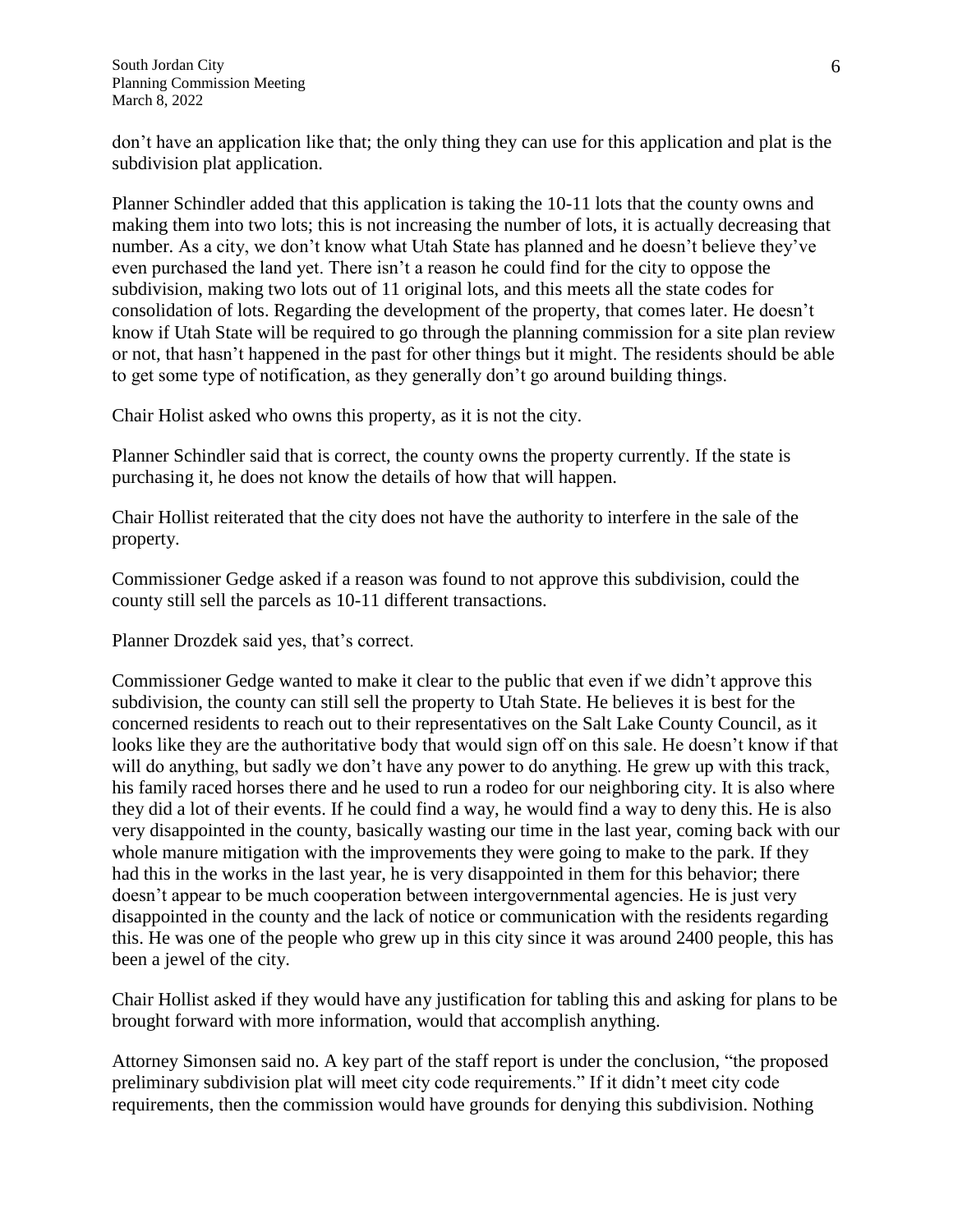has been said about any requirement not being met. We have to treat the county in the same legal manner that we would treat any property owner coming to us; we have to ask if they meet the code, and we haven't heard anything presented tonight that shows the applicant doesn't meet the code.

Commissioner Laurel Bevans said there are a few events linked to this property, including Summerfest this past year, and she asked if we had plans to move that. Also, will the drive through light show remain in the city, or are we losing that with this purchase.

Planner Schindler said he doesn't know, and he doesn't think anyone here knows. Someone mentioned they may be looking for another location for Summerfest and things like that, but again, this isn't the city's property.

Commissioner Gedge asked about the rating for 2200 West, what type of daily carload can be accommodated off of 2200 W directly, as that is a city street.

Supervising Senior Engineer Shane Greenwood said he believes 200 W is a minor collector road, however he is unsure of the number of vehicles handle. It can handle a fair amount of traffic, and if this isn't going to be proposed residential units he doesn't see a big increase in vehicles using the road.

Chair Hollist added that we have seen that when the state owns property, they don't have to follow our zoning; we have had the state own property in our city and develop it before. Commissioner Trevor Darby showed her what has been typed up on the Utah State Website, and what is currently proposed looks wonderful; she hopes that is the intent, and will be for a long time because she shares all the same concerns that were expressed tonight about if the intent were to change. This isn't our property, and our legal counsel always gives us sound advice regarding where our authority does and does not lie.

**Commissioner Catmull motioned to approve File No. PLPP202200025, Preliminary Subdivision Plat. Chair Hollist seconded the motion. Roll Call Vote was 5-0, unanimous in favor.**

# H.3. **AUBREY COVE SUBDIVISION PRELIMINARY SUBDIVISION PLAT**

Location: 9820 S. 2700 W. File No: PLPP202100149 Applicant: Tina Franco, Howland Partners Inc.

Planner Damir Drozdek reviewed background information from the Staff Report.

Chair Michele Hollist asked if home that exists on lot 2 meets the offset requirements from the road.

Planner Drozdek said it's a private lane.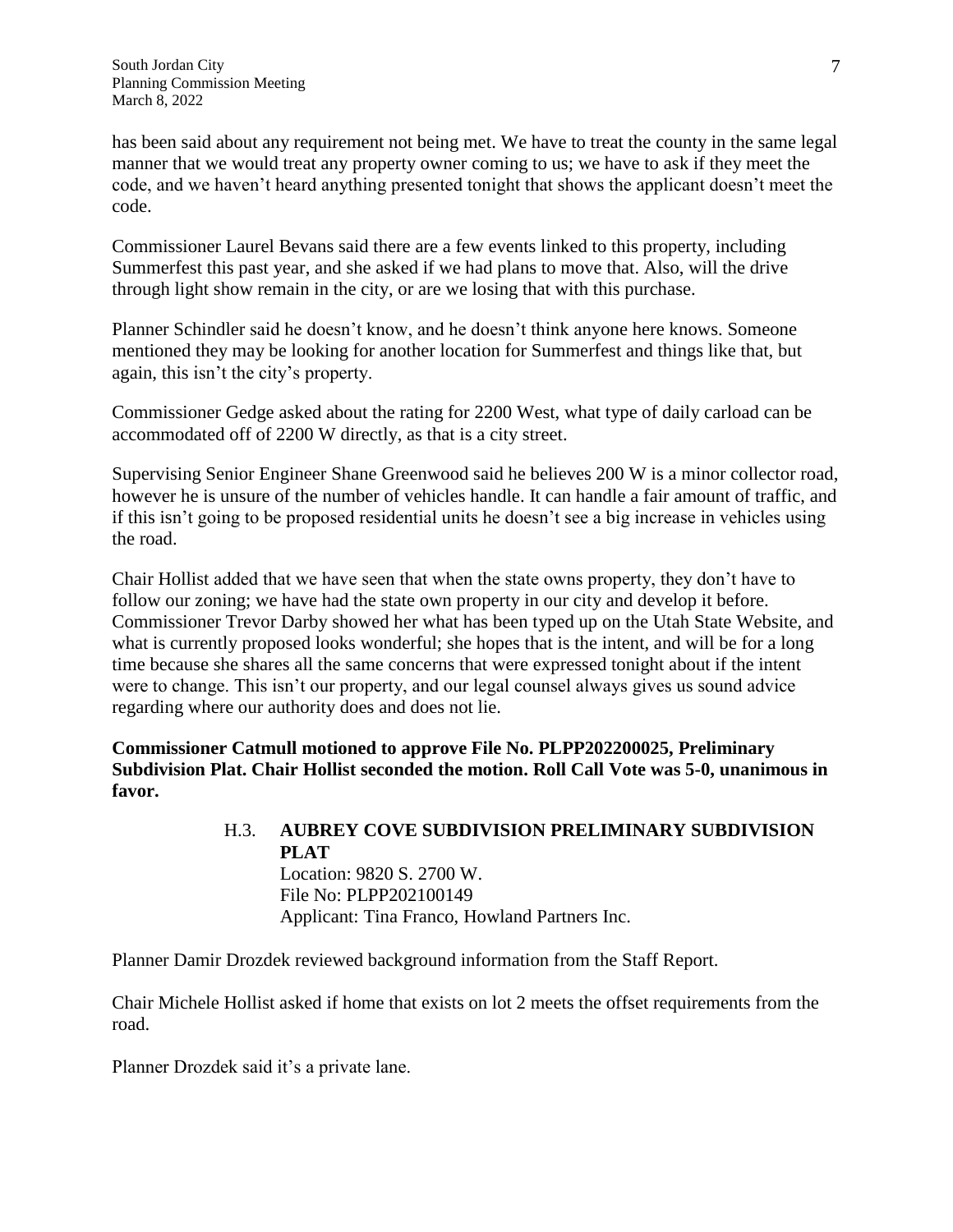Commissioner Nathan Gedge added that because this is a private lane, there will be no city services other than emergency access if needed.

Planner Drozdek said the turnaround has been approved by the fire department.

**Tina Franco (Applicant)** is with Howland Partners. She is helping the Aubreys and the Petersons get this subdivision completed so they can start building houses on it in the back; they have been working on this for quite a while.

Chair Hollist opened the hearing to public comment.

**Lisa Krump (Resident)** lives right behind the property and doesn't understand the sizing. She asked for an explanation regarding the sizing of the lots, as they seem pretty small, especially with no fencing. Her fence is the fence that's there currently, and it seems tight. She also wonders which direction the home would be approved to face because the side yard or backyard will be touching her backyard.

Chair Hollist closed the hearing to public comment. She asked staff to address the minimum lot sizes and other measurements for this zone.

Planner Drozdek said the zoning on the property is R-2.5, the same zoning as the surrounding properties. The minimum lot size in this zone is 12,000 square feet, so they are meeting the density and minimal lot size requirements. Regarding fencing, it is not required because these are alike uses; if there was commercial, office, or even townhomes behind them then fencing would be required. We do not know which way the house will be facing at this point. The offsets for these properties would be 25 feet in the front, 10 feet on the sides, and 25 feet in the rear.

**Thayne Aubrey (Applicant)** said they are not for sure, but the home will probably face east with the backyards adjoining; however, they do not have a definite plan for that yet. He is pretty sure it will be backyard, rather than side yard, because they wouldn't face south or west.

Chair Hollist asked if any current fencing will remain on the property.

Mr. Aubrey said all the current fencing is chain link, which will stay, and there are trees surrounding to the south and west. If neighbors are concerned, they are more than happy to talk about that and a possible need to upgrade to a more private fence type. Currently, they intend to leave all existing fencing where it is.

Commissioner Laurel Bevans asked if they have any intent to remove any of the trees that are currently on the property.

Mr. Aubrey said no, if anything, they would like to add more trees and add more inviting landscaping to make the property more aesthetically pleasing. None of that will interfere with construction.